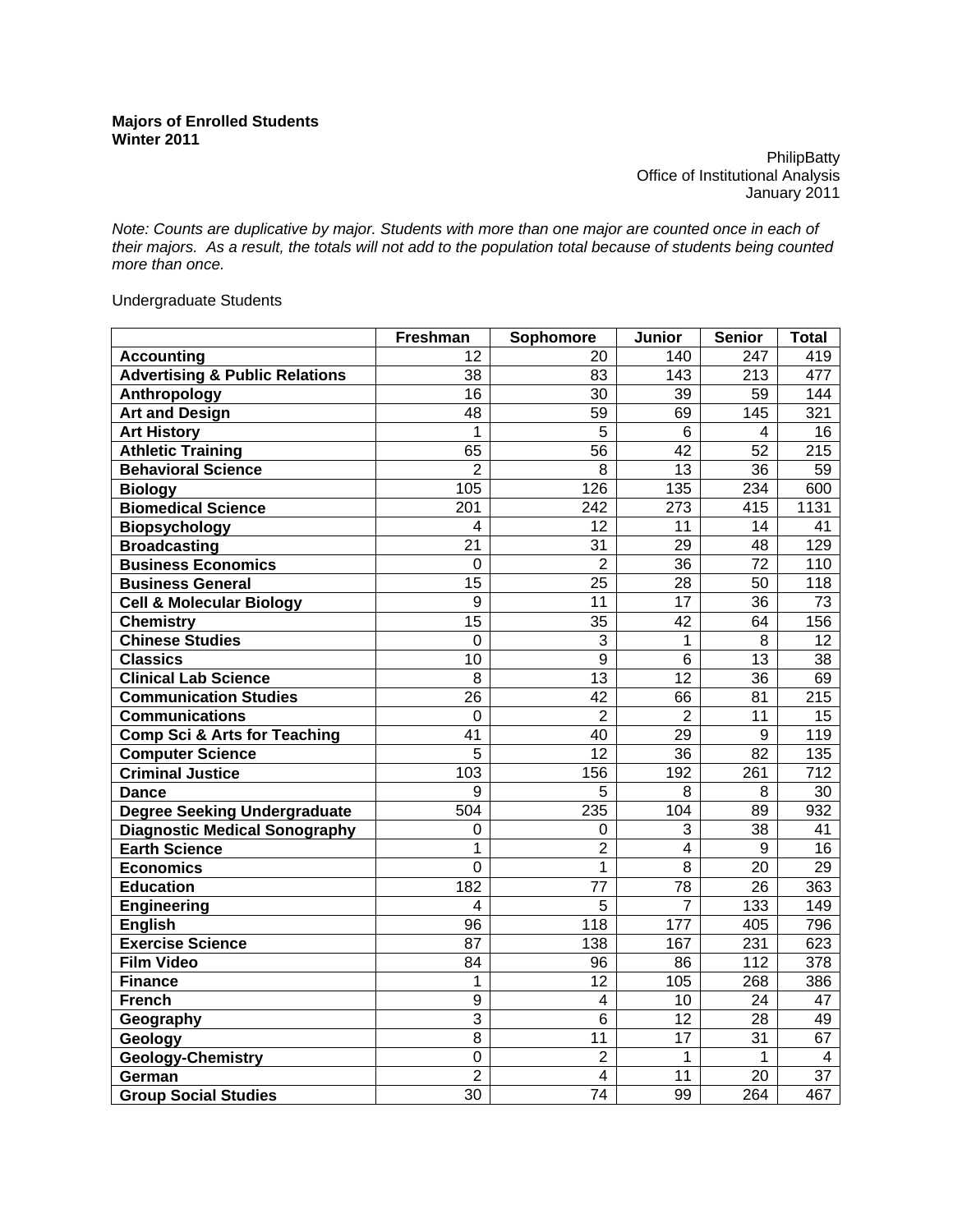| <b>Health Communication</b>              | 6               | 24              | 28                      | 60              | 118            |
|------------------------------------------|-----------------|-----------------|-------------------------|-----------------|----------------|
| <b>Health Professions</b>                | 117             | 129             | 199                     | 338             | 783            |
| <b>Health Science</b>                    | 0               | 1               | 1                       | 11              | 13             |
| <b>History</b>                           | 25              | 49              | 62                      | 126             | 262            |
| <b>Hospitality Tourism Management</b>    | 52              | 101             | 130                     | 229             | 512            |
| <b>Information Systems</b>               | 1               | 4               | 20                      | 77              | 102            |
| <b>Integrated Science</b>                | 13              | 27              | 37                      | 112             | 189            |
| <b>International Business</b>            | 1               | 7               | 24                      | 70              | 102            |
| <b>International Relations</b>           | 18              | 37              | 49                      | 82              | 186            |
| <b>Journalism</b>                        | 17              | 28              | 33                      | 28              | 106            |
| <b>Legal Studies</b>                     | 16              | 19              | 25                      | 43              | 103            |
| <b>Liberal Studies</b>                   | 9               | 23              | 77                      | 120             | 229            |
| <b>Management</b>                        | 4               | 7               | 105                     | 284             | 400            |
| <b>Marketing</b>                         | 7               | 10              | 96                      | 290             | 403            |
| <b>Mathematics</b>                       | 59              | 93              | 126                     | 213             | 491            |
| <b>Medical Imaging/Radiation Sci</b>     | 0               | 0               | $\overline{2}$          | 1               | 3              |
| <b>Music</b>                             | 41              | 36              | 35                      | 90              | 202            |
| <b>Natural Resources Mgmt</b>            | 24              | 25              | 59                      | 80              | 188            |
| <b>Non Degree Undergraduate</b>          | 147             | 7               | $\overline{2}$          | 1               | 157            |
| <b>Nursing</b>                           | 28              | 48              | 47                      | 324             | 447            |
| <b>Occupational Safety/Health Mgt</b>    | 1               | 1               | 19                      | 28              | 49             |
| Philosophy                               | $\overline{7}$  | 22              | 31                      | $\overline{57}$ | 117            |
| Photography                              | 19              | 32              | 31                      | 55              | 137            |
| <b>Physical Education</b>                | 30              | 71              | 80                      | 170             | 351            |
| <b>Physics</b>                           | 12              | 15              | 12                      | 26              | 65             |
| <b>Political Science</b>                 | $\overline{38}$ | $\overline{45}$ | 69                      | 96              | 248            |
| Pre-Business                             | 250             | 499             | 272                     | 82              | 1103           |
| <b>Pre-Clinical Lab Science</b>          | 3               | 6               | 8                       | 1               | 18             |
| <b>Pre-Computer Science</b>              | 42              | 36              | 33                      | 13              | 124            |
| <b>Pre-Economics</b>                     | $\mathbf 0$     | 3               | $\overline{\mathbf{4}}$ | 1               | 8              |
| <b>Pre-Engineering</b>                   | 105             | 110             | 104                     | 73              | 392            |
| <b>Pre-Health Science</b>                | 6               | 1               | $\Omega$                | 0               | 7              |
| <b>Pre-Information Systems</b>           | $\overline{18}$ | 26              | 28                      | 24              | 96             |
| <b>Pre-Liberal Studies</b>               | 1               | $\mathbf 0$     | 0                       | 0               | 1              |
| <b>Pre-Med Img/Radiation Sci</b>         | 80              | 72              | 53                      | 19              | 224            |
| <b>Pre-Med Tech</b>                      | 111             | 66              | 23                      | 11              | 211            |
| <b>Pre-Nursing</b>                       | 218             | 213             | 228                     | 171             | 830            |
| <b>Pre-Physical Therapy</b>              | 0               | 0               | 11                      | 10              | 21             |
| <b>Psychology</b>                        | 130             | 217             | 313                     | 411             | 1071           |
| <b>Public Administration</b>             | 5               | 23              | 49                      | 117             | 194            |
| <b>Radiation Therapy</b>                 | 0               | 0               | 4                       | 30              | 34             |
| <b>Radiologic &amp; Imaging Sciences</b> | 0               | 0               | 1                       | 1               | $\overline{2}$ |
| <b>Russian Studies</b>                   | $\mathbf 0$     | 5               | 9                       | 14              | 28             |
| <b>Social Work</b>                       | 37              | 112             | 109                     | 147             | 405            |
| <b>Sociology</b>                         | 6               | 29              | 33                      | 63              | 131            |
| <b>Spanish</b>                           | 20              | 42              | 64                      | 135             | 261            |
| <b>Special Education</b>                 | 38              | 58              | 77                      | 178             | 351            |
| <b>Statistics</b>                        | 5               | 14              | 22                      | 39              | 80             |
| <b>Supply Chain Management</b>           | 1               | $\overline{2}$  | 9                       | 17              | 29             |
| <b>Theatre</b>                           | 12              | 11              | 14                      | 17              | 54             |
| <b>Therapeutic Recreation</b>            | 10              | 27              | 39                      | 54              | 130            |
| <b>Women and Gender Studies</b>          | $\overline{2}$  | 3               | 19                      | 25              | 49             |
| Writing                                  | 17              | 46              | 64                      | 92              | 219            |